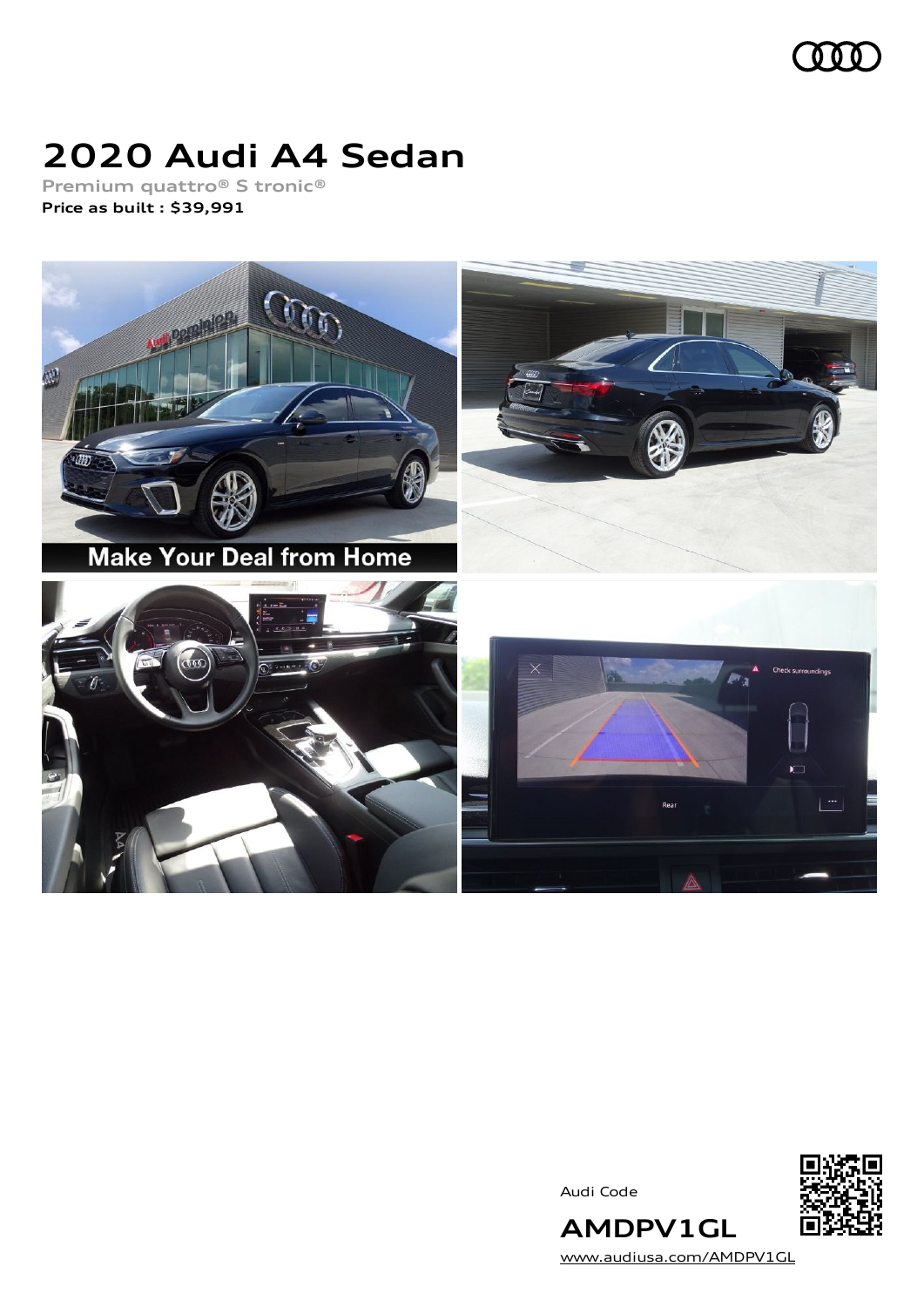### **Summary**

**Audi 2020 Audi A4 Sedan** Premium quattro® S tronic®

**Price as buil[t](#page-8-0)** \$39,991

#### **Exterior colour**

Mythos Black metallic

#### **Interior colour**

| Seats     | <b>Black with Rock Gray stitching</b> |
|-----------|---------------------------------------|
| Dashboard | Black                                 |
| Carpet    | Black                                 |
| Headliner | Gray                                  |



#### **Further Information**

| Warranty        |              |
|-----------------|--------------|
|                 | No           |
| Mileage         | 25,238 miles |
| Type of vehicle | Used car     |
|                 |              |

**Audi Code**

AMDPV1GL

**Your configuration on www.audiusa.com** [www.audiusa.com/AMDPV1GL](https://www.audiusa.com/AMDPV1GL)

**Commission number** 3d7a9b7f0a0e09a87299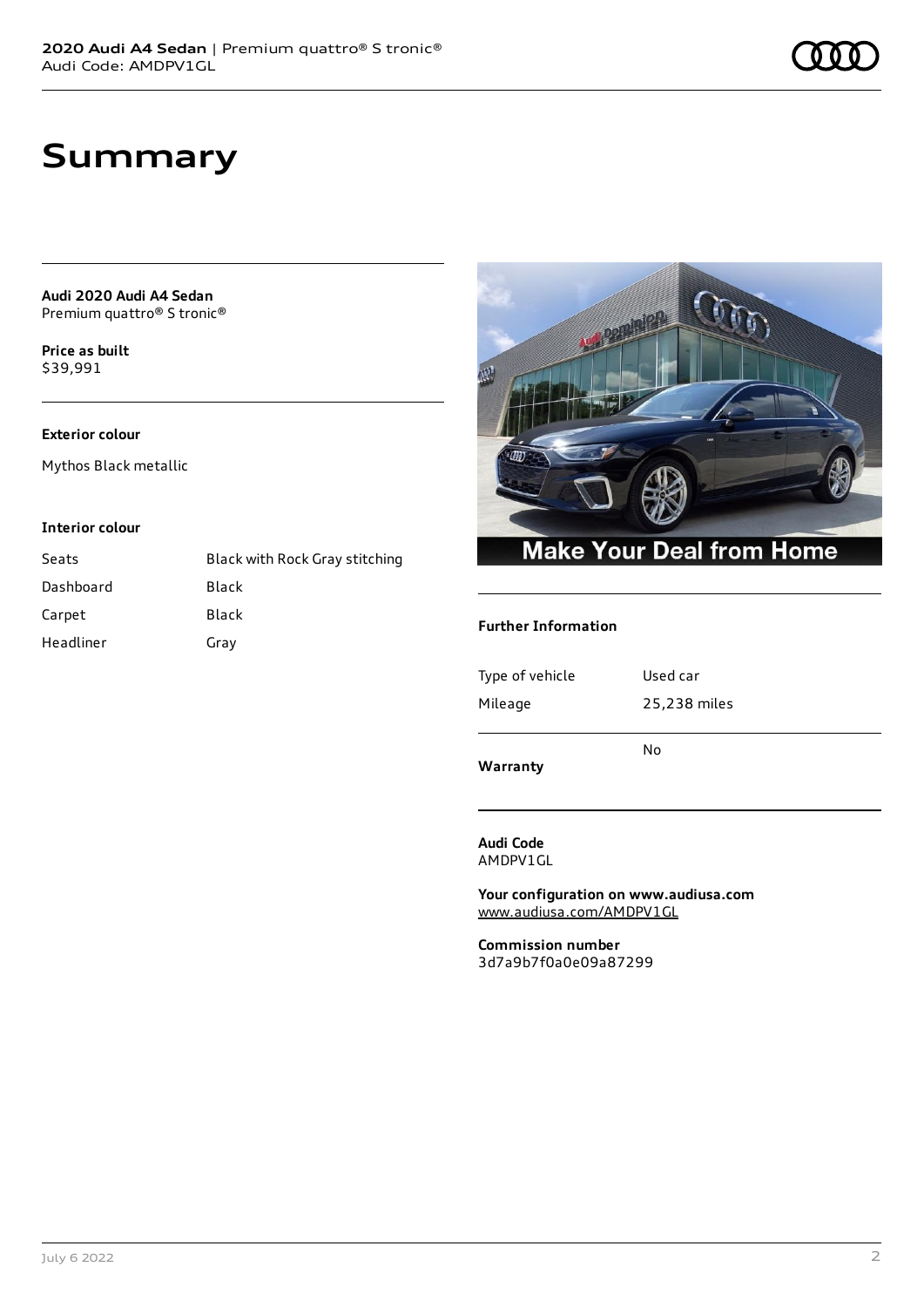# **Equipment**

Mythos Black metallic

Audi advanced key—keyless start, stop and entry with hands-free trunk release

Power-adjustable, auto-dimming, heated exterior side mirrors with memory

Convenience package

Audi pre sense® rear

Audi side assist with Rear cross traffic assist and Vehicle exit warning

SiriusXM® with 90-day All Access trial subscription







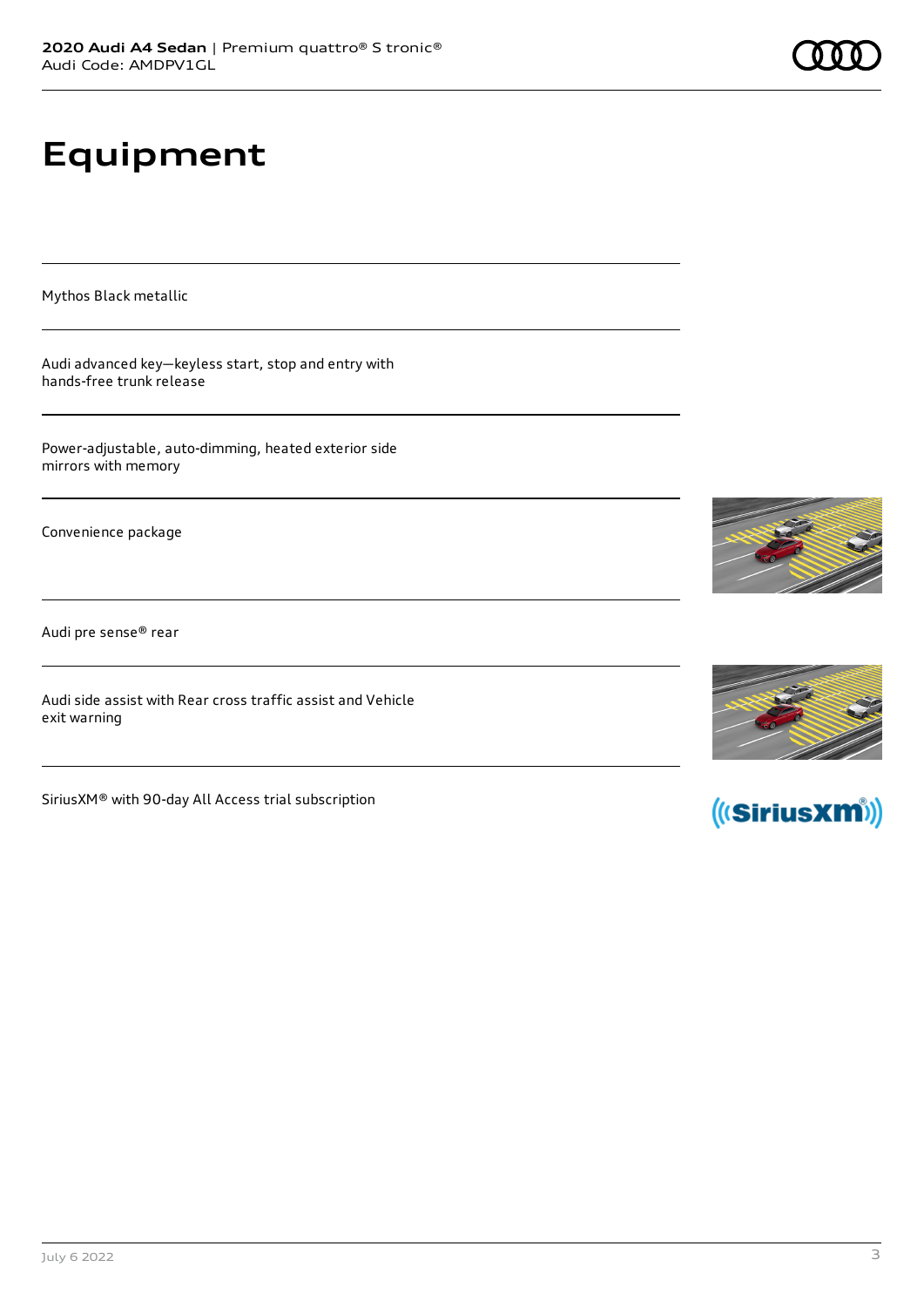### **Standard features**

#### **Safety and Security**

| 4UH             | Driver and front passenger dual-stage<br>airbags                                  |
|-----------------|-----------------------------------------------------------------------------------|
| UH1             | Electromechanical parking brake                                                   |
| 8T2             | Cruise control system                                                             |
| VC2             | Garage door opener (Homelink®)                                                    |
| 6Y2             | Top speed electronically limited to 130 mph                                       |
| 4H <sub>5</sub> | Electronic child locks                                                            |
| QZ7             | Speed-sensitive electromechanical power<br>steering system                        |
| 7K6             | Tire pressure monitoring system (TPMS)                                            |
| 4X3             | Advanced Airbag Protection System                                                 |
| 3B7             | ISOFIX child seat mounting and Top Tether<br>anchorage point for outer rear seats |
|                 |                                                                                   |

#### **Exterior**

| 0PO   | Dual exhaust outlets                               |
|-------|----------------------------------------------------|
| 151   | Tool kit & car jack                                |
| 1 B A | Five-link front and rear independent<br>suspension |
| 8FX   | LED headlights                                     |
| HU9   | 245/40 R18 all-season tires                        |
| 8VM   | LED taillights with dynamic turn signals           |
| 4KC   | Heat-insulating glass for side and rear<br>windows |
| 47B   | Aluminum trim around exterior windows              |
| 455   | 18" Audi Sport® 5-double-spoke design<br>wheels    |

#### **Interior**

QE1 Storage package

### **Interior**

| 3FE             | Power sunroof                                                                       |
|-----------------|-------------------------------------------------------------------------------------|
| VT5             | Illuminated aluminum door sills with S logo                                         |
| 6NQ             | Black cloth headliner                                                               |
| 9AQ             | Three-zone automatic climate control with<br>digital rear display                   |
| 417             | Auto-dimming interior rear view mirror with<br>digital compass                      |
| 001             | LED interior lighting (entry, footwell, vanity,<br>door handles, console, ambient)  |
| 1 XW            | Three-spoke multifunction steering wheel<br>with shift paddles                      |
| 6E3             | Folding front center armrest                                                        |
| 4F <sub>2</sub> | Electric tailgate/trunk lid release from inside                                     |
| 5XF             | Driver and front-passenger extendable sun<br>visors with illuminated vanity mirrors |
| 3NT             | Split-folding rear seatback (40/20/40)                                              |
| N1F             | Leather seating surfaces                                                            |
| 4A3             | Heated front seats                                                                  |
| 7TL             | Gray Oak Natural Wood inlays                                                        |
|                 |                                                                                     |

#### **Infotainment and Driver Assistance**

| 6K8             | Audi pre sense <sup>®</sup> city                                                               |
|-----------------|------------------------------------------------------------------------------------------------|
| 2H1             | Audi drive select <sup>®</sup>                                                                 |
| IU1             | Audi smartphone interface                                                                      |
| IW <sub>3</sub> | Audi connect <sup>®</sup> CARE assistance and security<br>services (limited time subscription) |
| KA <sub>2</sub> | Rearview camera                                                                                |
| 8G1             | High beam assist                                                                               |
| 9VD             | Audi sound system                                                                              |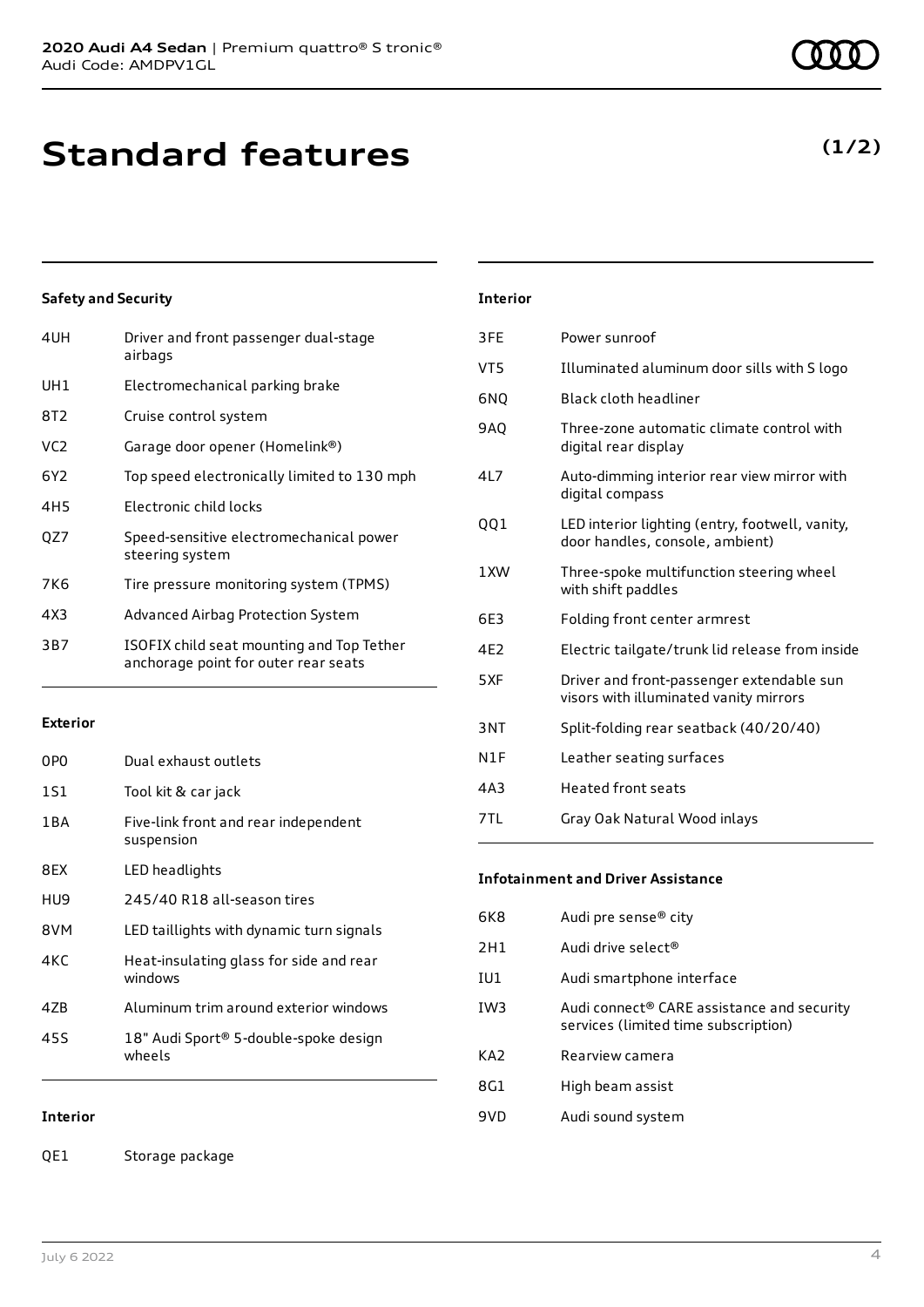**(2/2)**

### **Standard features**

#### **Infotainment and Driver Assistance**

| 9S7 | Driver information system with 7" color |
|-----|-----------------------------------------|
|     | display                                 |

9ZX Preparation for mobile phone (Bluetooth®) with streaming audio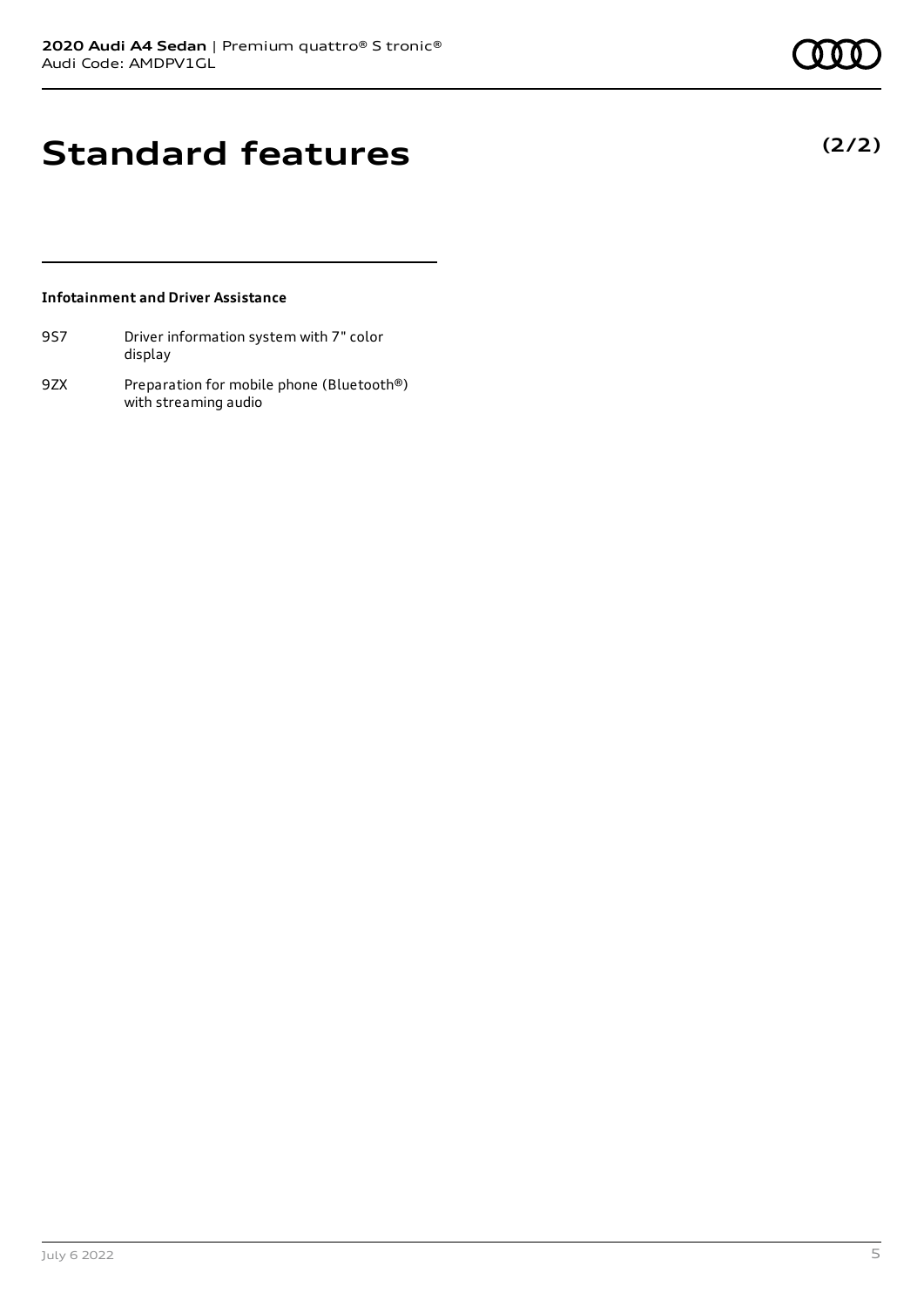### **Dealer remarks**

Check out this 2020!

It just arrived on our lot, and surely won't be here long! Turbocharger technology provides forced air induction, enhancing performance while preserving fuel economy. This 4 door, 5 passenger sedan still has less than 25,000 miles! Audi prioritized fit and finish as evidenced by: a leather steering wheel, rain sensing wipers, and remote keyless entry.

We know that you have high expectations, and we enjoy the challenge of meeting and exceeding them! Please don't hesitate to give us a call.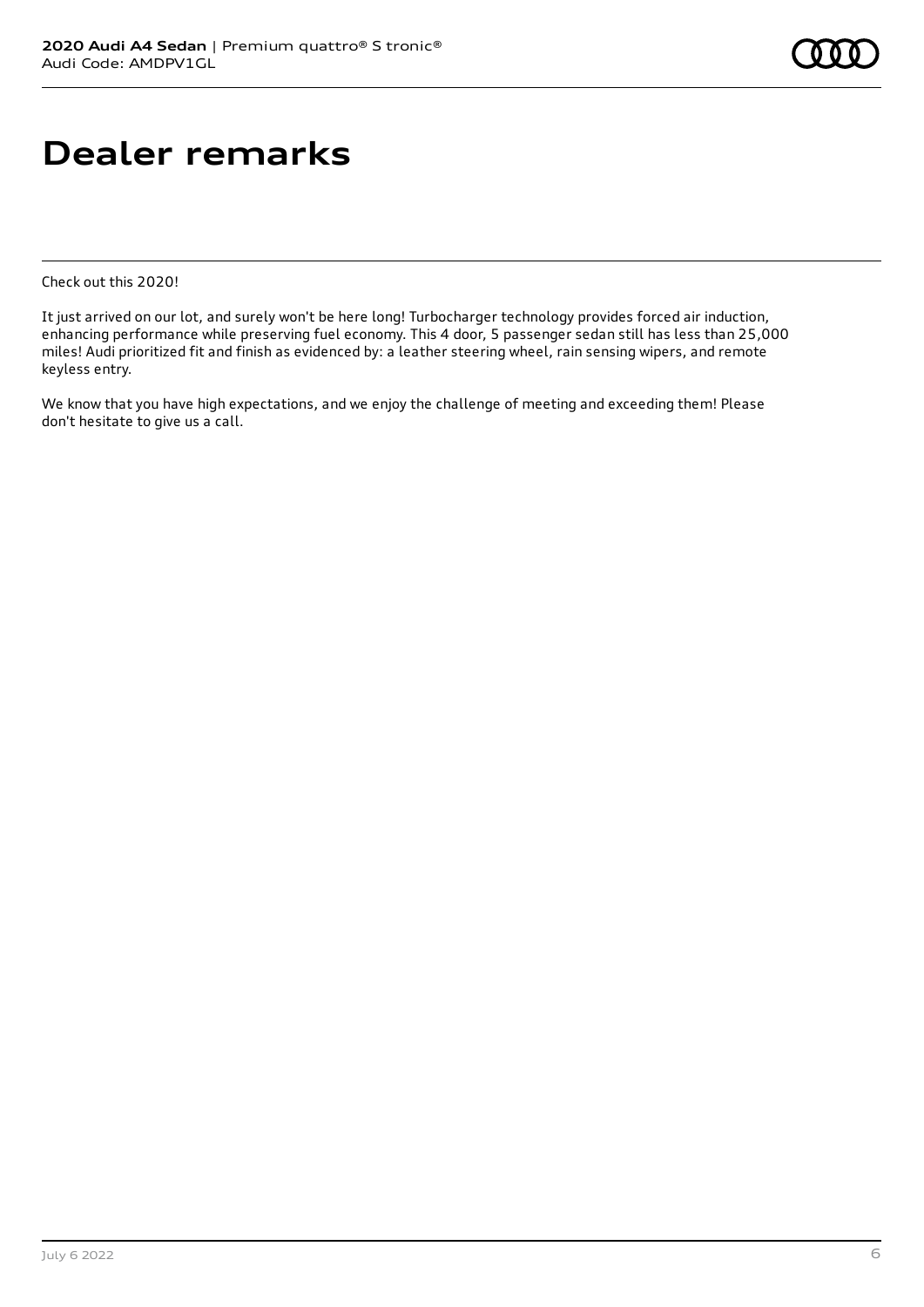

## **Technical Specifications**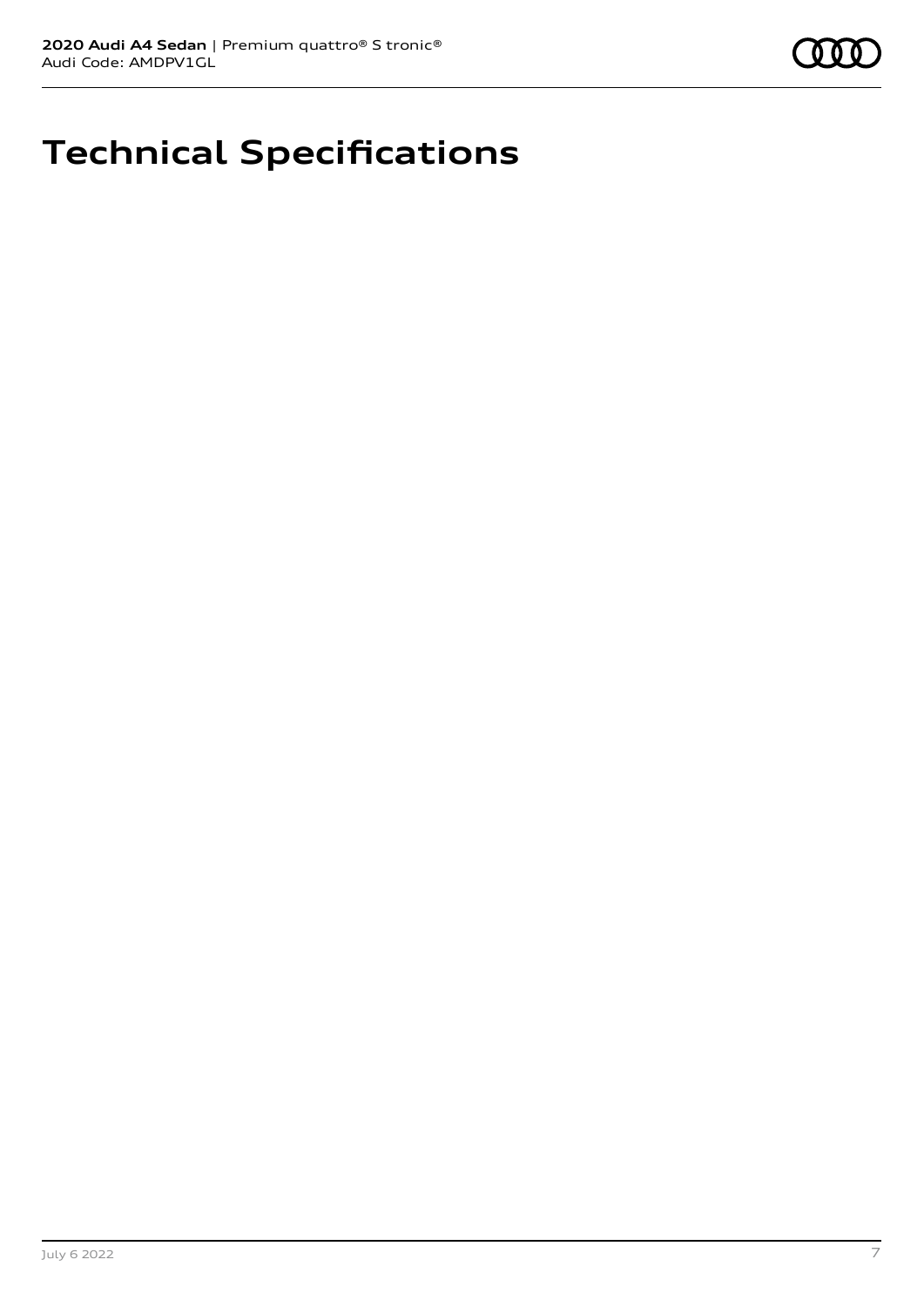### **Contact**

Dealer **Audi Dominion**

21105 W Interstate 10 78257 San Antonio TX

Phone: +12106813399 FAX: 2106813340

www: [https://www.audidominion.com](https://www.audidominion.com/)